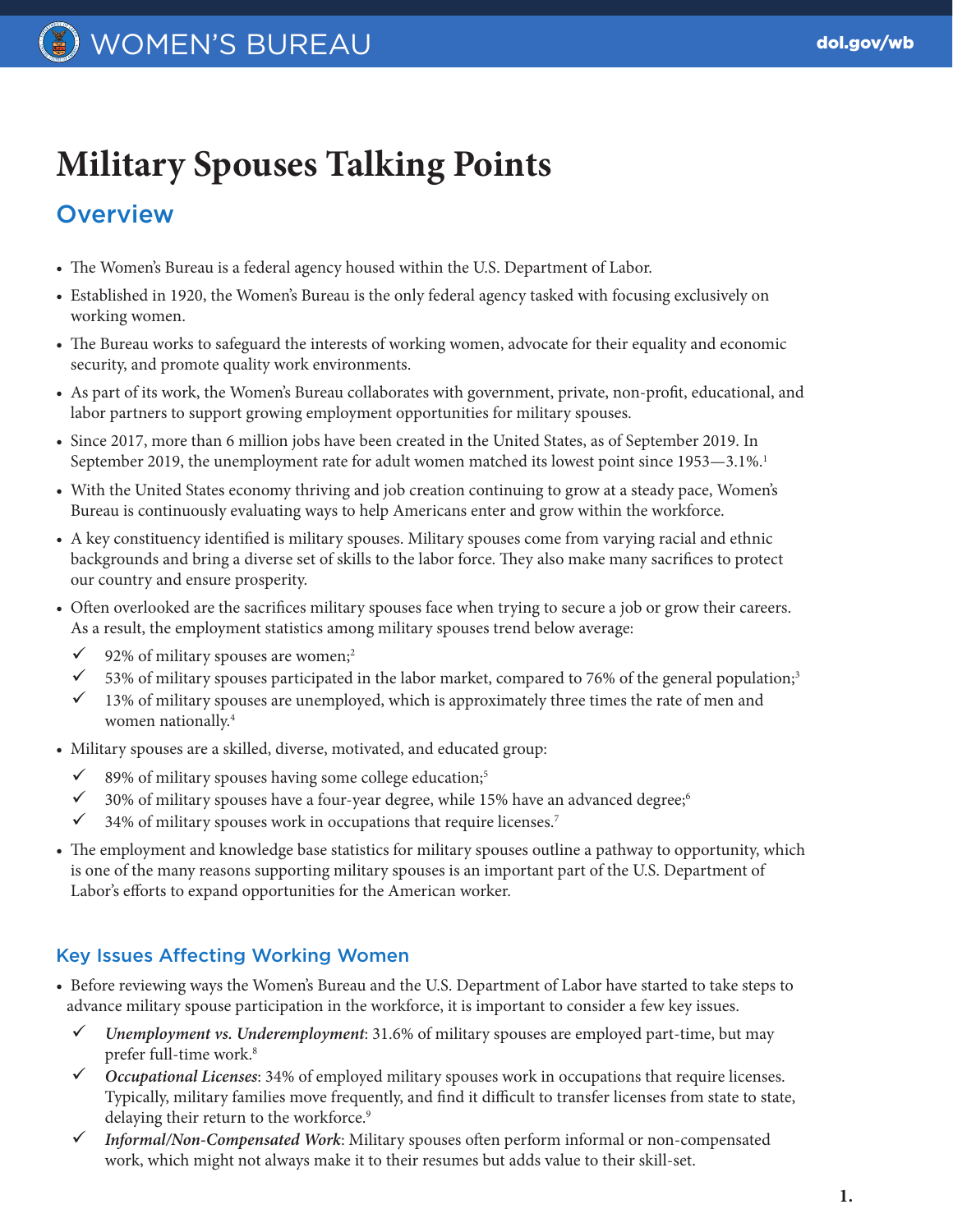- ü *Dispelling Myths Among Employers*: It is important that employers have the facts regarding military spouses and the labor force.
	- ◉ For example, many employers raise concerns about hiring military spouses because they move frequently due to reassignment.
	- ◉ The truth is, military spouse employment tenure is largely in-line with the general population.
	- ◉ In fact, Bureau of Labor Statistics data shows that the average tenure for an employee in the general workforce is 4.2 years. For Millennials (that is, the 25-34 age group), the median tenure is 2.8 years.<sup>10</sup>

#### Women's Bureau Work in Action

- As part of the Women's Bureau efforts to help advance solutions to creating more family-sustaining jobs and expanding career opportunities for women, the Bureau plays a key role in convening stakeholders and establishing partnerships to assist military spouses to enter the workforce and grow their careers.
- Most recently, with help from the Veterans Employment and Training Service (VETS), the Women's Bureau held a series of listening sessions across the country to hear directly from the military spouse community and better understand the employment challenges facing them.
- Last year, VETS launched a dedicated online portal for military spouses, featuring a range of helpful employment resources including information on transferring occupational licenses (Military Spouse Portal: **[https://www.veterans.gov/milspouses](https://www.veterans.gov/milspouses/)**).
- As part of the Military Spouse Portal, the Women's Bureau collaborated with VETS to release the Military Spouse Interstate License Recognition Options interactive map, which provides a centralized platform for the patchwork of interstate recognition options to assist military spouses with planning their next career step when relocating.
- The Women's Bureau is also working with other departmental and federal partners to support growing employment and career opportunities for military spouses.

#### Administration Initiatives

- Recognizing the contributions military spouses have made to our Nation, the White House has focused efforts on helping military spouses expand career opportunities for the Nation's overall economic well-being, as well as the retention of the highly-skilled, experienced military personnel.
- In fact, on May 9, 2018, President Trump signed Executive Order Enhancing Noncompetitive Civil Service Appointments of Military Spouses, to promote the hiring of and enhance employment support for military spouses.<sup>11</sup>
	- $\checkmark$  The Executive Order directed all federal agencies to ensure military spouses have greater access to federal employment opportunities; and
	- $\checkmark$  Moved federal departments and agencies across the government to incorporate such provisions into their hiring and talent retention practices.
- Another major area of work for this Administration has been occupational licensing reform, which directly benefits military spouses that move from state to state while advancing their careers.